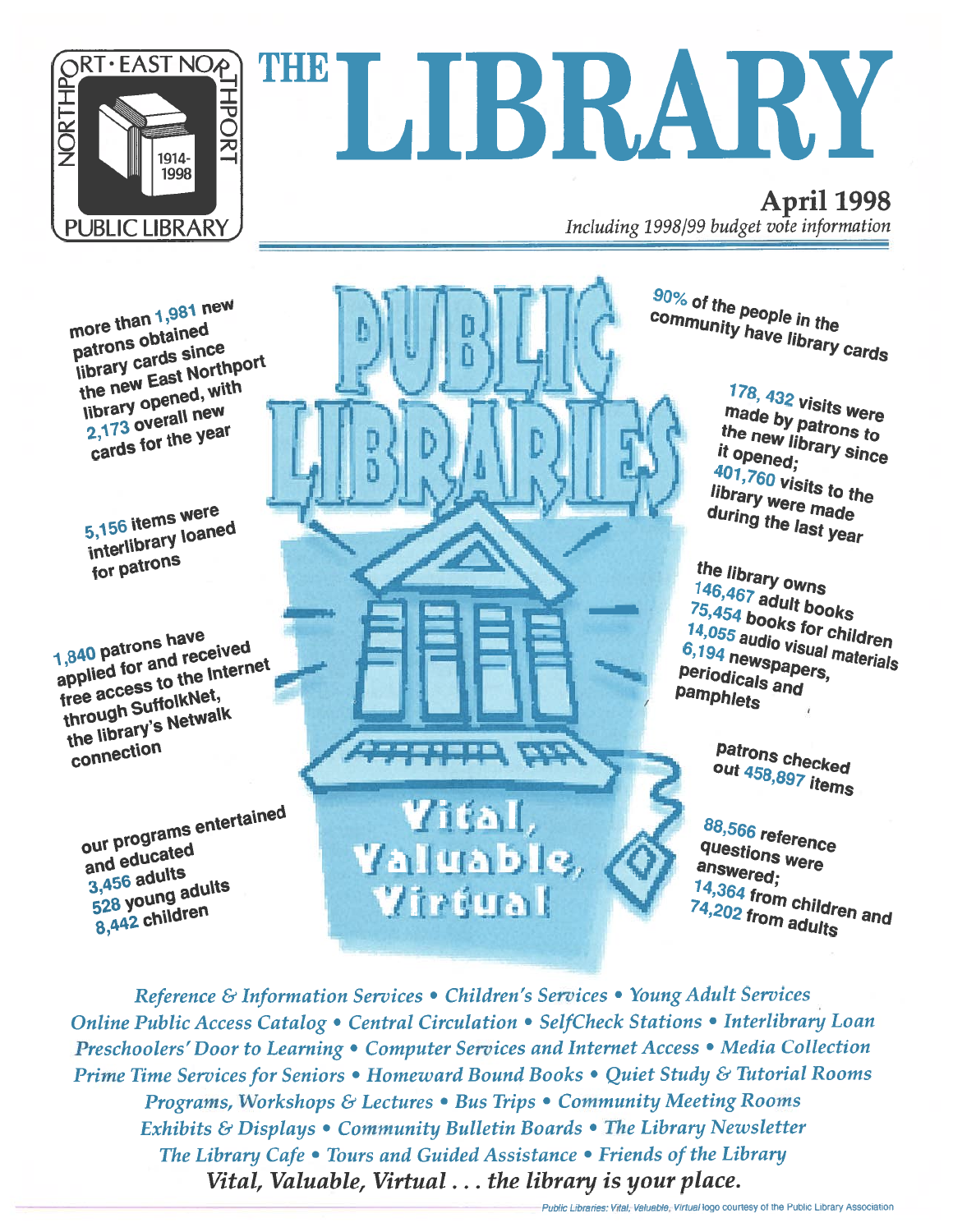

Join us around the fireplace at the East Northport Library for three special events. Limited seating is available. Tickets for our fireside programs are available at the library beginning April 1.

**FIRESIDE FRIDAYS** 

#### POETS NIGHT& OPEN READING

Friday, April 3, 7:30 p.m.

Celebrate National Poetry Month as Jean Stainback hosts an evening of reading, featuring poe<sup>t</sup> Kate Kelly. You are also invited to share your own verse. Please call the library to sign up for an open reading time.

#### SONGS& STORIES FOR THE EARTH AND ANIMALS

#### Friday, April 17, 7:30 p.m.

Celebrate the Earth! Award-winning singer/ songwriter Sue Stater and storyteller Nick Cockinos take us back to our deepest feelings for nature, through song and story, to <sup>a</sup> time when we were one with everything living.

#### WINDSTRUM: FLUTE & GUITAR

#### Friday, April 24, 7:30 p.m.

Enjoy an evening of music with Windstrum, featuring flutist Heather Holden and classical guitarist Bradley Colten. Ms. Holden, <sup>a</sup> native of Northport and graduate of the Manhattan School of Music, was <sup>a</sup> 1997 winner of the Artist International Carnegie Hall Debut Series and made her debut at Carnegie Hall in March. As an ensemble, she and Mr. Colten have worked with leading musicians such

as David Starobin and Linda Chesis, and have

performed throughout New York and New England.

#### **EXAMPLE ALTH INSURANCE INFORMATION, LACOUNSELING & ASSISTANCE PROGRAM** For Seniors Only

Thursday, April 9, 1:00-4:00 p.m. Friday, April 24, 9:15 a.m. -12:15 p.m.

HIICAP-trained counselors answer questions about Medicare, HMOs, and supplementary health insurance. Call 261-2313 to make an appointment in East Northport.



55/ALIVE MATURE DRIVER PROGRAM Wednesdays, May 6 & 13, 7:00-11:00 p.m. or

Wednesdays, May 20 & 27, 7:00-11:00 p.m. AARP's two-part course is open to anyone 50 years of age or older. Registration begins Saturday,

April 18. There is an \$8 fee, payable to AARP by check or money order only. To facilitate registration, please bring your library card.

#### HIKING THE CATSKILLS Wednesday, April 29, 7:30 p.m.

Lee McAllister, author of Hiking the Catskills, presents <sup>a</sup> spectacular slide show and talk focusing on the beautiful Catskill trails. Mr. McAllister is an avid outdoorsman, photographer, and naturalist who has led guided hikes in the Catskills and on Long Island. All are welcome.



#### LYME DISEASE SELF-HELP COURSE

Thursdays, April 16, 23, 30, May 7, 14 & 21 10:00 a.m. - 12:00 noon

In this six-part course, sponsored by the Long Island Chapter of the Arthritis Foundation, Lyme Disease Educator Judi Hason will provide information on treat ment options and the latest in Lyme Disease research. Please call the Arthritis Foundation at 427-8272 to register.

#### BOWS, BOWS, BOWS

Thursday, April 9, 7:30 p.m.

Instructor Helen Ensmenger will teach you to make florist bows, gift bows, bannister bows, basket bows and

<u>. I. I. I. I. I. II. II. II</u>



tiny bows for special decoration. A \$12.00 materials fee is payable at registration, which begins April 1.



**DEFENSIVE DRIVING COURSE!** Tuesdays, April 28 & May 5, 7:00-10:00 p.m. Fee: \$30

Applications for this six-hour course may be picked up at the East Northport Library beginning April 1.

BOOK-A-TRIP

toLancaster, Pennsylvania Saturday, May 30, 1998

Departure: 7:30 a.m. from the Laurel Ave. School parking lot (across from Northport Library) **eturn:** 9:30 p.m

Cost: \$49.00 per person (checks only; payable to Northport Public Library; non-refundable) Itinerary: Our day in beautiful Lancaster begins with a visit to the Kitchen Kettle Village where you can browse the many shops and purchase lunch on your own. Afterward, <sup>a</sup> local guide will provide <sup>a</sup> narrated tour of the Amish countryside. Top off the day with dinner at the famous Miller's Smorgasbord.

Register in person (limit 2 on first day of ticket sale) at the East Northport Library beginning April 11.

 $t = \frac{1}{2}$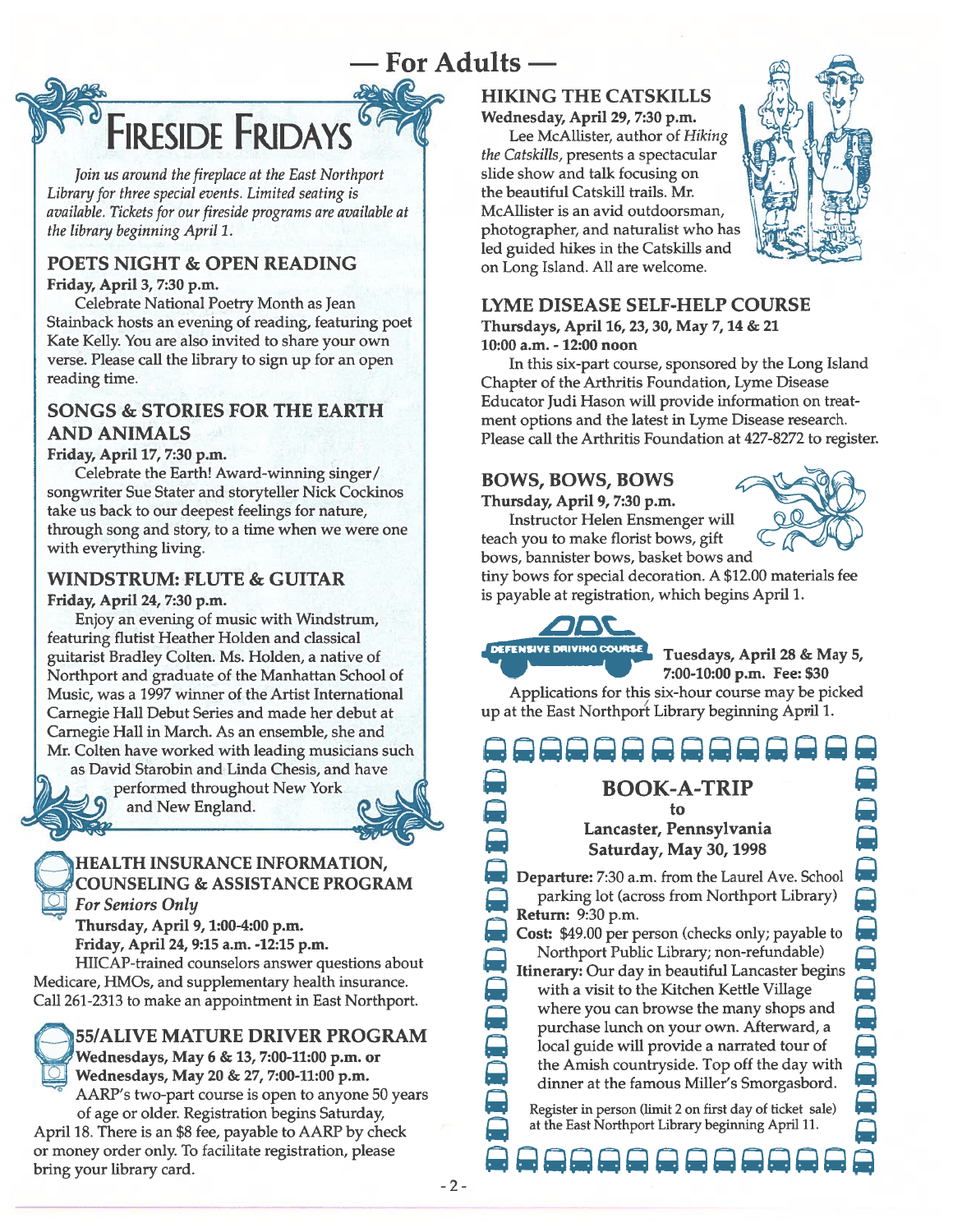#### Monday, April 20, 7:00 p.m. Monday, April 20, 7:00 p.m. Friday, April 17, 1:00 p.m. Friday, April 17, 1:00 p.m. NOVEL IDEAS NOVEL IDEAS



will be shown, including an interview with the author, will be shown, including an interview with the author, Alex Kotlowitz. To join this group call our discussion Alex Kotlowitz. To join this group call our discussion Our discussion this month will focus on The Other Our discussion this month will focus on The Other America's Dilemma, a novel based on a true incident. America's Dilemma, a novel based on a true incident. A segment from the CBS "Sunday Morning" show segment from the CBS "Sunday Morning" show Death, and leader, Librarian Dodie Gillman, at 261-2313. leader, Librarian Dodie Giliman, at 261-2313. A Story of Two Towns, ASide of the River:

Thursday, April 2, 1:00 p.m. Thursday, April 2, 1:00 p.m.

Tuesday, April 7, 7:00 p.m. Tuesday, April 7, 7:00 p.m.

"Fannie Mae," "The Wedding of Henry Markowitz," "Fannie Mae," "The Wedding of Henry Markowitz," and "Fantasy Rose." To join us, call our discussion and "Fantasy Rose." To join us, call our discussion This month's short stories are from The Family This month's short stories are from The Family leader, Librarian Michelle Epstein, at 261-2313. Markowitz by Allegra Goodman. We'll discuss leader, Librarian Michelle Epstein, at 261-2313. Markozvitz by Allegra Goodman. We'll discuss

#### FINANCIAL FITNESS Monday, April 20, 7:30 p.m. Monday April 20, 7:30pm **STRATEGIES FOR**



### BOOK &SANDWICH (W)RAP

increase discretionary income, plan for adequate protec-Dana Sydney of The Equitable will help you assess increase discretionary income, plan for adequate protec Dana Sydney of The Equitable will help you assess your financial fitness and discuss ways to locate and tion in case of emergencies, invest to finance college your financial fitness and discuss ways to locate and tion in case of emergencies, invest to finance college education, and more. All are welcome. education, and more. All are welcome.

### CARRY THE CARD ... IT'S POWERFUL! CARRY THE CARD .. . IT'S POWERFUL! Wright Reid Wright

Your Northport-East Northport library card, that is. It's library ... you will sign as well. The YA Internet Computer middle school through age 17, we offer Internet Access and You will need a parent or guardian to give their permission offers you links to valuable resources for class assignments. Your Northport-East Northport library card, that is. It's middle school through age 17, we offer Internet Access and You will need a parent or guardian to give their permission library. . . you will sign as well. The YA Internet Computer offers you links to valuable resources for class assignments. encyclopedias and more. BUT, remember that library card. encyclopedias and more. BUT, remember that library card. your ticket to computer access at the public library. From an Applications Computer for your use in the YA Corner. Don't have a library card? Stop at the Circulation Center, your ticket to computer access at the public library. From an Applications Computer for your use in the YA Corner. The Applications Computer offers you word processing, Don't have a library card? Stop at the Circulation Center, The Applications Computer offers you word processing, for Internet access by signing an agreement form at the for Internet access by signing an agreement form at the bring identification, and you're on your way. bring identification, and you're on your way.

### Computer Assisted Student Tutorial Learning Computer Assisted Student Tutorial Learning Environment ... that's CASTLE for short! Environment. . . that's CASTLE for short!



The YA Applications Computer is loaded with all the The YA Applications Computer is loaded with all the and vocabulary using a vast database. You'll have access to these CASTLE programs: Global Studies, U.S. History and vocabulary using a vast database. You'll have access to these CASTLE programs: Global Studies, U.S. History United States History, Earth Science, Biology, Chemistry, United States History, Earth Science, Biology, Chemistry, CASTLE programs. These easy to use programs, developed by experienced teachers, let you access questions CASTLE programs. These easy to use programs, devel oped by experienced teachers, let you access questions & Government, Economics, AP European History, AP Government, Economics, AP European History, AP and Physics. Don't forget your library card! and Physics. Don't forget your library card!

|                     | NETWALK@suffolk.lib.ny.us<br>Log on @ the Library -                                                                                                                                                                                     |                                                                                                               |                                                                                                                                                        | Northport-East Northport Public Library                                                                                        |                                                                                                                 | $\overline{\phantom{a}}$<br>"Global Reach, Local Touch,<br>Display Case Exhibit                                                           |
|---------------------|-----------------------------------------------------------------------------------------------------------------------------------------------------------------------------------------------------------------------------------------|---------------------------------------------------------------------------------------------------------------|--------------------------------------------------------------------------------------------------------------------------------------------------------|--------------------------------------------------------------------------------------------------------------------------------|-----------------------------------------------------------------------------------------------------------------|-------------------------------------------------------------------------------------------------------------------------------------------|
| METWALK<br>لسللا    | Come to the library and apply for your<br>free NETWALK Internet account. The next<br>meeting of the NETWALK Internet User<br>Group is Tuesday, April 14 at 7:30 p.m.                                                                    |                                                                                                               | <b>Calendar of Events</b><br>April 1998<br>All programs will be held                                                                                   | at the East Northport Library.                                                                                                 |                                                                                                                 | <b>East Northport Floral Decorations</b><br>Celebrating National Library Week<br>Irene Ackerman of the Larkfield<br>Community Garden Club |
| Sunday              | Monday                                                                                                                                                                                                                                  | Tuesday                                                                                                       | $\blacktriangleright$<br>Wednesda                                                                                                                      | $T$ hursday                                                                                                                    | Friday                                                                                                          | Saturday                                                                                                                                  |
|                     | April 20 is "Check It Out Yourself Day at the Library"<br>yourself" on the library's SelfCheck System!                                                                                                                                  | In honor of National Library Week, 3M Library Systems<br>When you visit the library on April 20 "Check It Out | Defensive Driving, on 4/28 & 5/5<br>Registration begins for Bows,<br>Bows, Bows, on 4/9<br>Applications available for<br>$\mathbf \tau$                | AARP Tax-Aide Program<br>*New Mothers Discussion Group<br>*For Fours 9:30 am & 10:30 am<br>$9$ am $-1$ pm<br>$\mathbf{\Omega}$ | Young Adult Book Reviewers<br>Knitters' Circle 7 pm<br>$4-5$ pm<br>က                                            | Registration begins for Preschoolers'<br>Door To Learning<br>₹                                                                            |
|                     | SelfCheck that day, our library may be eligible to receive an<br>is sponsoring its 2nd annual "Check It Out Yourself Day at<br>the Library." Based on the number of items counted by the<br>award of \$1,000 for our acquisitions fund. |                                                                                                               | Free Blood Pressure Check 1-3 pm<br>Friday programs on 4/3, 4/17 &<br>Tickets available for Fireside<br>$7\,\mathrm{pm}$<br>*Defensive Driving<br>4/24 | *Book & Sandwich (W)rap 1 pm<br>*YA S.A.T. Preparation Program<br>$6-9$ pm<br>$10$ am                                          | Volunteer Income Tax Assistance<br><i><b>*Fireside Friday: Poets Night</b></i><br>7:30 pm<br>$7.9\,\mathrm{pm}$ |                                                                                                                                           |
| LО                  | $\bullet$                                                                                                                                                                                                                               | Ņ                                                                                                             | $\infty$                                                                                                                                               | စ                                                                                                                              | $\mathbf{C}$                                                                                                    | $\mathbf{r}$                                                                                                                              |
|                     |                                                                                                                                                                                                                                         | Library Budget Vote<br>$9 \text{ am} - 9 \text{ pm}$                                                          | Registration begins for<br>Music & Movement and<br>Story Parade, on 4/24                                                                               | AARP Tax-Aide Program<br>9 am - 1 pm                                                                                           |                                                                                                                 | Ticket sales begin for Book-A-Trip<br>to Lancaster, PA, on 5/30                                                                           |
|                     |                                                                                                                                                                                                                                         | at the East Northport Library<br>*Book & Sandwich (W)rap 7 pm                                                 |                                                                                                                                                        | *Health Insurance Information,<br>Counseling & Assistance Program<br>1-4 pm by appt.                                           | Knitters' Circle 7 pm                                                                                           |                                                                                                                                           |
|                     |                                                                                                                                                                                                                                         | Kids Cast Your Vote! 10 am - 8 pm<br>(followed by Cast Your Vote party, 8 pm)                                 |                                                                                                                                                        | *Bow, Bows, Bows 7:30 pm                                                                                                       | Volunteer Income Tax Assistance<br>7-9 pm                                                                       |                                                                                                                                           |
| $\mathbf{r}$        | $\frac{3}{2}$                                                                                                                                                                                                                           | $\mathbf{1}$                                                                                                  | $\frac{5}{1}$                                                                                                                                          | $\frac{6}{1}$                                                                                                                  | *Book-A-Trip to The Newark<br>Museum departs 8 am<br>17                                                         | $\frac{8}{1}$                                                                                                                             |
|                     |                                                                                                                                                                                                                                         |                                                                                                               |                                                                                                                                                        |                                                                                                                                | *Novel Ideas 1 pm<br>*Story Parade 4 pm                                                                         | Registration begins for 55/Alive<br>Mature Driver Programs on<br>$5/6$ & $5/13$ and $5/20$ & $5/27$                                       |
|                     |                                                                                                                                                                                                                                         |                                                                                                               |                                                                                                                                                        | "Lyme Disease Self-Help<br>Course 10 am - 12 noon                                                                              | Knitters' Circle 7 pm                                                                                           |                                                                                                                                           |
|                     |                                                                                                                                                                                                                                         | <b>Netwolk</b> Internet User Group<br>7:30 pm                                                                 |                                                                                                                                                        | Netwolk Basics 7:30 pm                                                                                                         | *Fireside Friday: Songs & Stories<br>for the Earth and Animals<br>$7:30~\mathrm{pm}$                            | $\diagdown$                                                                                                                               |
| $\frac{6}{1}$       | "Check It Out Yourself<br>Day at the Library"<br><b>QQ</b>                                                                                                                                                                              | $\overline{\mathbf{N}}$                                                                                       | 22                                                                                                                                                     | 9:30 am & 10:30 am<br>"On My Own<br>23                                                                                         | *Health Insurance Information,<br>$\mathbf{z}$                                                                  | <b>25</b>                                                                                                                                 |
| National<br>Library | "Tales For Two 9:30 am & 10:30 am                                                                                                                                                                                                       | "For Fours 9:30 am & 10:30 am                                                                                 | "Laptime 9:30 am & 10:30 am                                                                                                                            | *Lyme Disease Self-Help<br>Course 10 am - 12 noon                                                                              | Counseling & Assistance Program<br>9:15 am - 12:15 pm by appt.                                                  | *Mother Goose 9:30 am                                                                                                                     |
| Week<br>April       | "For Fours 1 pm & 2 pm<br>*Novel Ideas 7 pm                                                                                                                                                                                             | Oral History Project 7:30 pm                                                                                  | "On My Own 1 pm & 2 pm                                                                                                                                 | Library Board of Trustees Meeting<br>*Tales For Two 1 pm & 2 pm                                                                | *Music & Movement 10 am<br>Knitters' Circle 7 pm<br>*Story Parade 4 pm                                          |                                                                                                                                           |
| 19-25               | Concerned Consumer: Strategies<br>for Financial Fitness 7:30 pm                                                                                                                                                                         | $7:30~\mathrm{pm}$<br>Friends of the Library                                                                  |                                                                                                                                                        | *YA S.A.T. Preparation Program<br>$6-9$ pm                                                                                     | *Fireside Friday: Windstrum<br>$7:30~\mathrm{pm}$                                                               |                                                                                                                                           |
| 26                  | 27                                                                                                                                                                                                                                      | $\bf{8}$                                                                                                      | $\mathbf{S}$                                                                                                                                           | 9:30 am & 10:30 am<br>*On My Own<br>႙                                                                                          |                                                                                                                 |                                                                                                                                           |
|                     | "Tales For Two 9:30 am & 10:30 am                                                                                                                                                                                                       | "For Fours 9:30 am & 10:30 am                                                                                 | "Laptime 9:30 am & 10:30 am                                                                                                                            | "Tales For Two 1 pm & 2 pm<br>*Lyme Disease Self-Help<br>Course 10 am - 12 noon                                                |                                                                                                                 |                                                                                                                                           |
|                     | *For Fours 1 pm & 2 pm                                                                                                                                                                                                                  |                                                                                                               | On My Own 1 pm & 2 pm                                                                                                                                  | *YA S.A.T. Preparation Program<br>$6-9$ pm                                                                                     |                                                                                                                 |                                                                                                                                           |
|                     |                                                                                                                                                                                                                                         | Defensive Driving 7 pm                                                                                        | Hiking the Catskills 7:30 pm                                                                                                                           | Development of Speech & Language<br>in Preschool Children 7:30 pm                                                              |                                                                                                                 |                                                                                                                                           |
|                     | Note: Italic type indicates Children's Programs.                                                                                                                                                                                        | residents. Tickets limited to 2 per patron on the first d                                                     | Enrollment in our programs is limited, with preference given to district<br>ay of registration                                                         |                                                                                                                                | for this program. Occupancy of our<br>*Pre-registration or tickets required                                     |                                                                                                                                           |

 $-4-$ 

require any special  $\overline{\phantom{a}}$  ations because of a disability. The Northport-East Northport Public Library encourages all residents to<br>The Northport-East Northport Public Library encourages all residents to 1 activities. Please let us know in advance if you participate in prograr' I activities. Please let us know in advance if you

<sup>1</sup>ations because of a disability.

-3-

 $\frac{1}{2}$ 

participate in program<br>require any special

Note: Italic type indicates Children's Programs. residents. Tickets limited to 2 per patron on the first day of registration. for this program. Occupancy of our meeting room is limited. The Northport-East Northport Public Library encourages all residents to meeting room is limited.

residents. Tickets limited to 2 per patron on the first day of registration.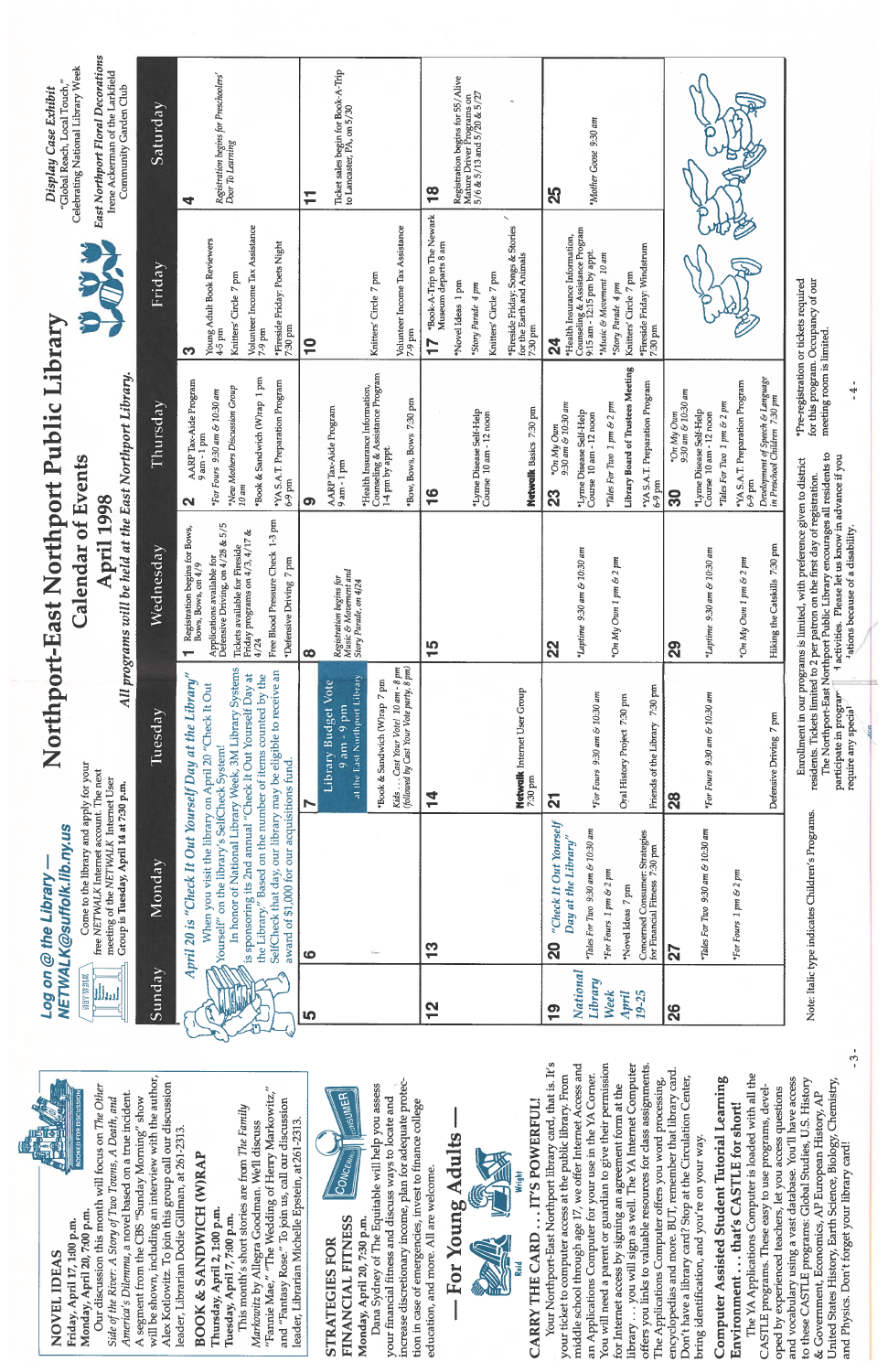



Registration for our next series of PRESCHOOLERS' DOOR TO LEARN ING will be held on Saturday, April 4. Pick up <sup>a</sup> brochure with full program descriptions at the library. The following programs are offered:

#### LAPTIME

for children 12-18 months with <sup>a</sup> parent/ caregiver

#### MOTHER GOOSE

for children 18-24 months with <sup>a</sup> parent/caregiver

#### PARENT/CHILD WORKSHOP

2-2 $^1$ /2 year olds with a parent/ caregiver

#### TALES FOR TWO

2 $^{\rm 1}$ /2-3 $^{\rm 1}$ /2 year olds with a parent/caregiver

ON MY OWN —3 year olds

FOR FOURS  $-4$  year olds welcome.

#### — For Children —

#### April Preschool Special: MUSIC & MOVEMENT Friday, April 24, 10:00 a.m.

Children ages 18-36 months with parent/caregiver Terry Heins, a certified music teacher,

will lead you and your child in music and dance. Register beginning April 8.

#### DEVELOPMENT OF SPEECH& LANGUAGE IN PRESCHOOL CHILDREN

Thursday, April 30, 7:30 p.m. Do you have questions about your three or four year old's speech and language development? Come to an informative talk on preschool communica tion development given by Nancy Crawford Sutcliffe, M.S., <sup>a</sup> Speech-Language Pathologist. Normal develop ment of language, articulation, and fluency as well as when and how to ge<sup>t</sup> help will be discussed. Your questions are welcome.

#### The Bookmark 5pot

Stop by the library and pick up April's bookmark by Matthew Powers. A special reading list, compiled by our children's librarians, is on the back.

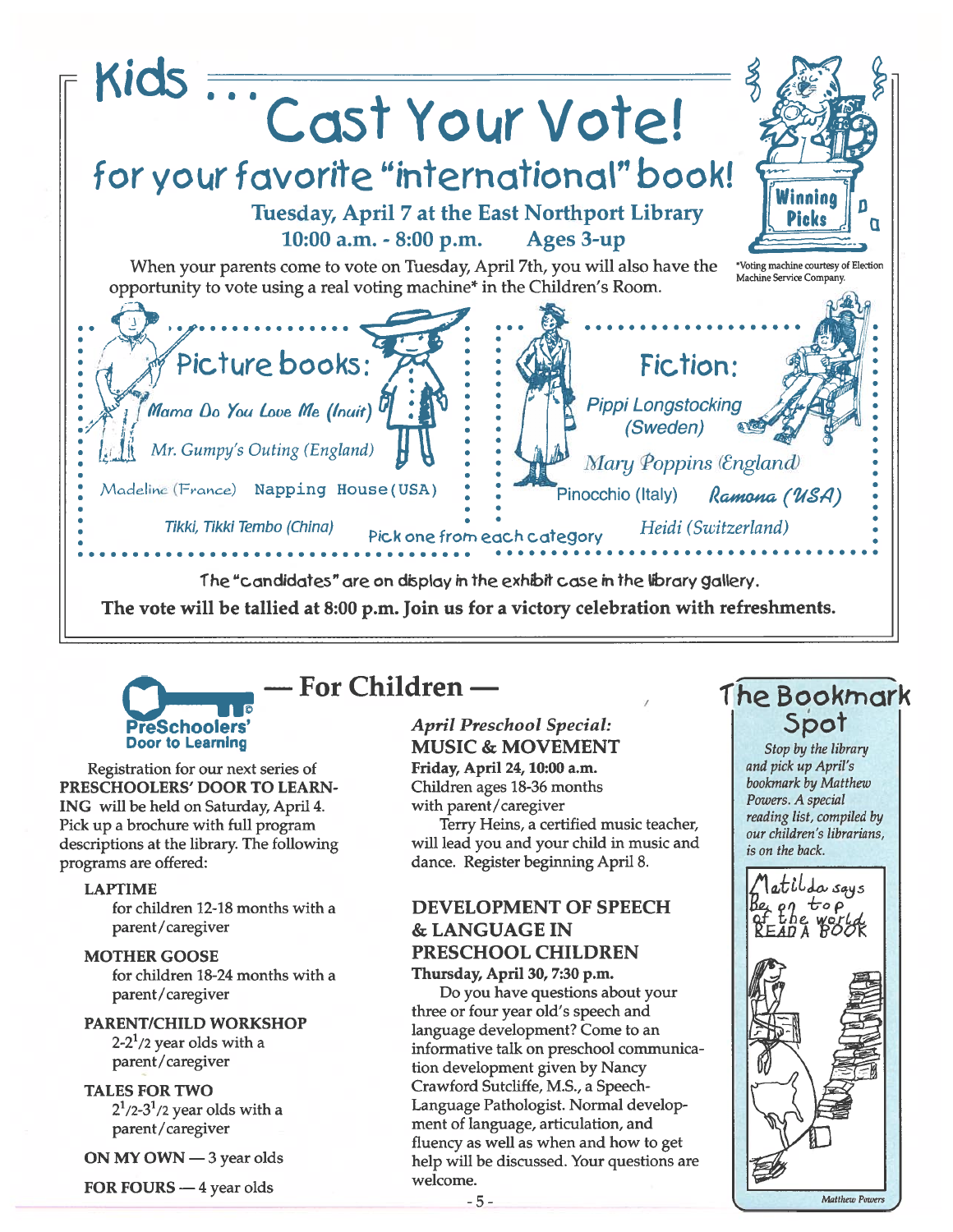# To Our Community Residents, — To Our Community Residents,

rapidly nearing completion and the staff is preparing to make the building patron-ready. rapidly nearing completion and the staff is preparing to make the building patron-ready. Furniture will arrive in the brought back into the building, and reorganized on the shelves. An accessible, spacious, will then assemble and network a host of computer systems. Furniture will arrive in the brought back into the building, and reorganized on the shelves. An accessible, spacious, from our temporary storefront will begin relocation back to Northport. Computer staff from our temporary storefront will begin relocation back to Northport. Computer staff contemporary and dynamic new Northport Library awaits your first visit this coming contemporary and dynamic new Northport Library awaits your first visit this coming Within the next month, the administrative and technical services presently operating late spring and shortly thereafter our many collections will be removed from storage, late spring and shortly thereafter our many collections will be removed from storage, Within the next month, the administrative and technical services presently operating June. And, if you are one of the thousands of patrons who have visited the new East The library is on the move again! Construction on the new Northport Library is June. And, if you are one of the thousands of patrons who have visited the new East The library is on the move again! Construction on the new Northport Library is Northport Library, I hope you share our tremendous pride in this beautiful library. Northport Library, I hope you share our tremendous pride in this beautiful library. will then assemble and network a host of computer systems.

## THELMA D. JACKSON THELMA D. JACKSON

- How long have you been a resident Q. How long have you been a resident of the Northport-East Northport of the Northport-East Northport community? community? d
	- I have been a resident of this A. I have been a resident of this community for one year. community for one year. ∢
- you (or have you been) an active you (or have you been) an active In what community groups are Q. In what community groups are participant? participant?  $\dot{\mathbf{C}}$ ∢
- I have been an active participant A. I have been an active participant officials to implement Senior Citizen officials to implement Senior Citizen of the Hempstead Historical Society. of the Hempstead Historical Society. was a secretary for the Hempstead/ was a secretary for the Hempstead/ and safe neighborhood programs. I and safe neighborhood programs. I I also served as President of the also served as President of the Ingraham Estate Civic Assoc. I Ingraham Estate Civic Assoc. I worked with county and local worked with county and local Westbury NAACP. Westbury NAACP
- Why do you want to be a Library Q. Why do you want to be a Library Trustee? Trustee? ö

₹

- commitment, experience, and brings commitment, experience, and brings Good library service is an asset in every community. My candidacy A. Good library service is an asset in every community. My candidacy for the office of Trustee offers my for the office of Trustee offers my support will provide continued support will provide continued creative ideas to the table. My creative ideas to the table. My quality library services to the quality library services to the community. community.
- What is the most important contri-Q. What is the most important contri bution you could make to the bution you could make to the library?  $\dot{\mathbf{\sigma}}$ نج

community service. I believe that my community service. I believe that my civic commitment, years of expericivic commitment, years of experi I am a detail-oriented person A. I am a detail-oriented person organizational skills bring added organizational skills bring added ence, business background, and ence, business background, and with a wealth of experience in with a wealth of experience in value to the board. value to the board.

- Q. How long have you been a resident of the Northport-East Northport of the Northport-East Northport community? 35 years community? A. 35 years d 4
- you (or have you been) an active you (or have you been) an active In what community groups are Q. In what community groups are participant? participant?  $\dot{\mathbf{C}}$

Q. Why do you want to be a Library Why do you want Trustee? Trustee?  $\dot{\mathbf{o}}$ ₹

- planned expansion of the library is meet the needs and desires of the Now that our my family and me. Now that our meet the needs and desires of the For 35 years the library has A. For 35 years the library has accomplished, I would like to accomplished, I would like to my family and me provided a sound community. community.
- continue serving the community as a continue serving the community as a Irustee, assuring that our resources resource base for Trustee, assuring that our resources provided a sound resource base for planned expansion of the library is

As a representative of our total As a representative of our total

### WILLIAM H. STRINGER WILLIAM H. STRINGER  $\dot{\mathbf{Q}}$

- How long have you been a resident Q. How long have you been a resident of the Northport-East Northport of the Northport-East Northport community? community?
- I have resided in Northport-East A. I have resided in Northport-East Northport all of my 42 years. Northport all of my 42 years. 4
- you (or have you been) an active you (or have you been) an active In what community groups are Q. In what community groups are participant? participant?  $\dot{\mathbf{C}}$
- $\&$  30's, a. I'm active in SOS Fish, as A. a. I'm active in SOS Fish, as a singles group. c. I'm forming, singles group. c. I'm forming, founder. b. I'm active in, 20's tranzitional singles. tranzitional singles. 4
- Why do you want to be a Library Q. Why do you want to be a Library Trustee? Trustee?  $\dot{\mathbf{Q}}$
- I have a knack for getting value for money in the form of goods and services. I feel I can do the people of services. I feel I can do the people of A. I have a knack for getting value for money in the form of goods and this community good by directing this community good by directing present trustee has accomplished. tax dollars for the library in more present trustee has accomplished. tax dollars for the library in more meaningful ways than past and meaningful ways than past and 4
- What is the most important contri-Q. What is the most important contri bution you could make to the bution you could make to the library?  $\dot{\mathbf{C}}$
- I would use all of my power and would use all of my power and influence to keep the libraries open influence to keep the libraries open during weekend evening hours. during weekend evening hours. A.
- What is the most important contri-Q. What is the most important contri bution you could make to the bution you could make to the library?  $\dot{\mathbf{Q}}$

my decisions on

Northport-East Northport commu-Northport-East Northport commu nity, I pledge that my decisions on our library's future will be deterour library's future will be deter mined by the consensus of its mined by the consensus of its nity, I pledge that citizens.

fiscal year and to elect a trustee. fiscal year and to elect a trustee.

185 Larkfield Road, East Northport 185 Larkfield Road, East Northport East Northport Public Library East Northport Public Library

YOU MAY VOTE in the library election if: YOU MAY VOTE in the library election if:

- 1. You are at least 18 years of age; 1. You are at least 18 years of age;
- 2. You are a citizen of the United States;<br>3. You have been a resident of the Northport-East 2. You are a citizen of the United States;
	- 3. You have been a resident of the Northport-East Northport School District for at least Northport School District for at least
- registered if you have voted within the last four registered if you have voted within the last four 30 days;<br>You are registered to vote. (You are 4. You are registered to vote. (You are 4.
	- years, in a general, school or library election.) years, in a general, school or library election.)

### **McGRAIL** ELIZABETH A. McGRAIL ELIZABETH A.

How long have you been a resident

ì.

- In addition to currently serving A. In addition to currently serving Suffolk Chapter; and AARP-Health Suffolk Chapter; and AARP-Health Library Board, 1 as a Trustee on the Library Board, I Church; The Place (Northport-East Church; The Place (Northport-East Northport Guidance Council); Girl am also active in Trinity Episcopal Northport Guidance Council); Girl am also active in Trinity Episcopal Order of Eastern Star & Constella- Constella president); AARP-Northwestern tion (Youth Division); PTA (past president); AARP-Northwestern Scout Leaders; Boy Scouts T-52; tion (Youth Division); PTA (past Scout Leaders; Boy Scouts T-52; Order of Eastern Star as a Trustee on the Advisory Speaker. Advisory Speaker. خ
- 

### to be a Library

\$6.62 (Est.) \$5.98 \$6.62 (Est.) Proposed<br>1998/99 \$5,303,475<br>\$80,156,508 APPROVED PROPOSED<br>BUDGET BUDGET 1998/99 685,065 93,090 5,396,965 \$5,303,475 \$5,396,565 PROPOSED BUDGET Actual Proposed 1997/98 1998/99 354,800 68,000 68,000 28,600 88,200 84,700 3,000 52,200 33,600 28,500 53,000 12,000 9,000 42,000 25,500 101,000<br>18,000<br>126,500<br>126,510 1,420,300<br>1,164,400<br>222,000<br>146,200 279,900 19,800 180,100 730,500 685,065 4,877,200 5,396,965 89,000 93,090 \$4,788,200 \$5,303,475 \$4,877,200 \$5,396,565 \$4,788,200 \$5,303,475 \$80,084,433 \$80,156,508  $0.64$ <br> $10.7%$ assessed valuation which, based on a \$4,000 assessment, amounts assessed valuation which, based on a \$4,000 assessment, amounts 4.9% 10.7% Proposed Operating Budget 1998/1999  $0.28$  0.64 Proposed Operating Budget 1998/1999 Northport-East Northport Northport-East Northport The estimated increase in the tax rate is \$.64 per \$100 The estimated increase in the tax rate is \$.64 per \$100 1997/98 730,500 89,000 \$4,877,200 Actual<br>1997/98 60,800 14,600 307,000 Retirement, Social Security<br>Disability, Group Life & Unemployment Insurance 18,300<br> TAX RATE HISTORY AND PROPOSAL APPROVED **BUDGET** BUDGET 3,000 164,000 4,877,200 \$4,788,200 \$4,788,200 \$80,084,433 TAX RATE HISTORY AND PROPOSAL 342,400<br>56,300<br>55,900 7,000<br>81,200<br>89,400 9<br>2000<br>2000<br>2000 00<br>10,000<br>36,800<br>20,000 ے 69,500 89,800 1,224,300<br>1,063,100 167,500<br>113,700 Retirement, Social Security 307,000 & Unemployment Insurance 18,300 Health Insurance 164,000 Your Community Library  $0.28$ <br> $4.9%$ \$5.98 Your Community Library ON THE OPERATING BUDGET ON THE OPERATING BUDGET Public Library Public Library Children's Programming Fines, grants, self-supporting programs, etc.<br>To be raised by taxation Fines, grants, self-supporting programs, etc. DEBT SERVICE - PRINCIPAL & INTEREST **LIBRARY BUILDINGS & MAINTENANCE**  INTEREST Equipment Service Contracts MAINTENANCE Books on Tape **LIBRARY MATERIALS & PROGRAMS** EMPLOYEE & MANDATED BENEFITS MANDATED BENEFITS PROGRAMS SCLS Plan of Service Participation SCLS Plan of Service Participation & Software Repairs to Buildings & Grounds Grounds On-Line Public Access Catalog On-Line Public Access Catalog Security Service Assessed Valuation of District Holiday Service DEBT SERVICE - PRINCIPAL Assessed Valuation of District Library Supplies Amount to be raised by taxes Amount to be raised by taxes Library Pages **ANTICIPATED REVENUE** To be raised by taxation ু প & Printing Maintenance Supplies ANTICIPATED REVENUE Maintenance Supplies **LIBRARY OPERATIONS** Telecommunications Disability, Group Life Video Cassettes, CDs Computer Hardware LIBRARY OPERATIONS Telecommunications & Travel Adult, Young Adult Circulation Control Repairs to Buildings Periodicals Circulation Control LIBRARY MATERIALS LIBRARY BUILDINGS Postage & Freight Professional Fees Health Insurance  $\%$  Change in tax rate Professional Fees & Utilities Tax rate per \$100<br>\$ Change in tax rate **Bookbinding LIBRARY STAFF** Bookbinding LIBRARY STAFF Protessional Publications Professional Clerical &&Tax rate per \$100 Equipment **Conference** &Insurance Insurance Sunday &Custodial Office &Building &EMPLOYEE Books Fuels

Stephanie Heineman Library Director Library Director  $\mathbf{H}$ 

#### Voting will be for two purposes: to vote on ibrary Vote Voting will be for two purposes: to vote on Library Vote the annual operating budget for the next Tuesday, April 7, 1998 the annual operating budget for the next Tuesday, April 7, 1998 9:00 a.m. to 9:00 p.m. 9:00 a.m. to 9:00 p.m.. Vote will take place at the Vote will take place at the Annual Valuable 化合成物质 Virtual Vital,

nity from its two brand new facilities. Through the leadership of the Library Board and When the new fiscal year begins on July 1, our library will be serving the commu-When the new fiscal year begins on July 1, our library will be serving the commu nity from its two brand new facilities. Through the leadership

of the Library Board and

the support of the community, we have built a solid foundation for public service into the next the support of the community, we have built a solid foundation for public service into the next century. This budget ensures the best use of all of our intellectual resources and material century. This budget ensures the best use of all of our intellectual resources and material resources regardless of their location. resources regardless of their location.

come. After a decade of discussion and decision-making, the direction of our efforts to rebuild come. After a decade of discussion and decision-making, the direction of our efforts to rebuild Our two beautiful buildings balance a strong technological infrastructure with the cher-Our two beautiful buildings balance a strong technological infrastructure with the cher ished traditional components of library services expected to continue well into the years to ished traditional components of library services expected to continue well into the years to

Rarely in life do you have the privilege of working with a group of individuals who are Rarely in life do you have the privilege of working with a group of individuals who are Northport Public Library I would like to express my deep appreciation to the the Board of both visionaries and doers. As I begin my second decade as Director of the Northport-East both visionaries and doers. As I begin my second decade as Director of the Northport-East Northport Public Library I would like to express my deep appreciation to the the Board of our neighborhood libraries is now a wonderful reality. our neighborhood libraries is now a wonderful reality.

Trustees and the community for the high value they place on their library. Stephanie Heineman Trustees and the community for the high value they place on their library.

## MEET THE CANDIDATES MEET THE CANDIDATES For Library Trustee For Library Trustee

### to \$25.60 for the year. to \$25.60 for the year.

 $-7-$ 

A.